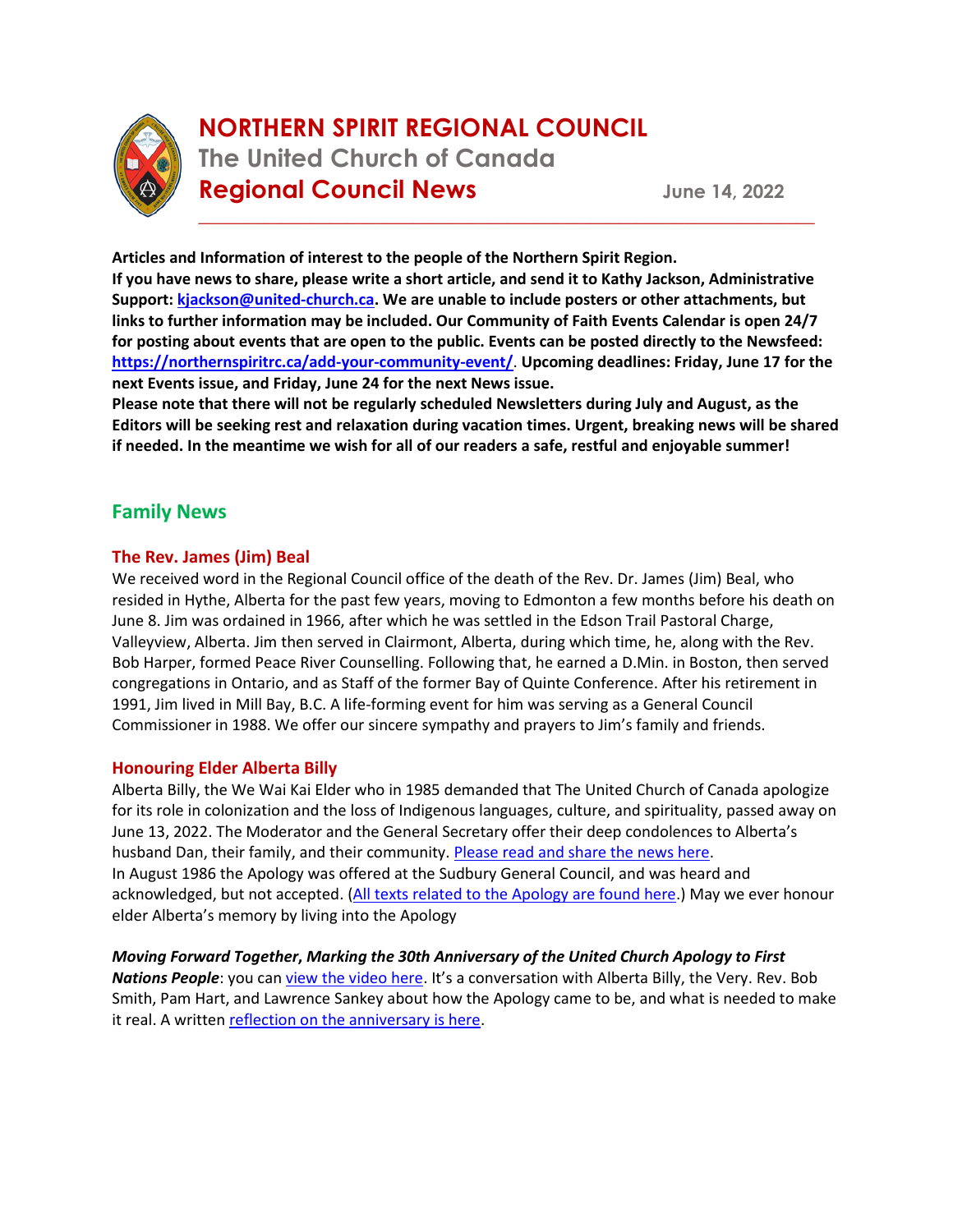#### **Regional Council Appreciation and Welcome**

There have been a few changes in our Governance positions to report in the Regional Council. We extend our appreciation to **Gord Waldie**, who has completed his term as Chairperson for the Regional Council Executive. We will not say farewell, however, as Gord has been appointed to continue to serve on the Regional Council Executive as a Member-at-Large.

Earlier in the year, we welcomed **Helen Reed** to the Executive, and now we express our appreciation for her willingness to take on the position of Regional Council Executive Chairperson.

The Executive bade farewell with much appreciation to **Marilyn Carroll** at the end of her final term. Marilyn was a member of the Executive since its inauguration in 2019, having served on the Region 2 Transitional Commission from 2018-2019. We are grateful that Marilyn will continue to chair the Nominations Committee.

The Pastoral Relations Commission said farewell and expressed their appreciation for the time and effort that **Lois Belanger** gave to them, beginning when the Commission was instituted in 2019, and completing her final term this month.

# **News from the Pews … and other Ministries**

#### **Mill Woods United Church, Edmonton, Position Available**

A spiritual mentor is being sought to restart our children's program in September 2022. We are looking for an energetic individual to prepare each lesson with stories, songs, crafts and FUN!! A program guide, "A Joyful Path", is provided for the curriculum. The position is for 3 hours a week, and remuneration has been increased to \$75 per week from September to June, and is for every Sunday except on long weekends. Please email your resume and/or any questions to amber 2@ualberta.ca. Thank you!

#### **Moore Memorial United Church, Redwater**

The United Church in Redwater, Alberta, is preparing for their church property to be sold. They have fourteen 12-foot pews to donate to somewhere they are needed. The pews are padded with a dark red and are in really good shape. For more information, or to arrange pick up, please call Marilyn at 780- 576-2280 or 780-307-1041.

#### **Sherwood Park United Church: Sunday School Teacher Position**

Sherwood Park United Church is seeking an enthusiastic person to teach Sunday School. We have a small but vibrant group of young children (age 3 to 8 years) for whom we want to have a fun and engaging time on Sunday mornings. Curriculum and supplies would be provided. Click here for [more](https://online.fliphtml5.com/gbljg/loqu/)  [details, including a job description and salary.](https://online.fliphtml5.com/gbljg/loqu/) The deadline for applications is June 30, 2022.

#### **Spirit of Hope United Church, Edmonton: Choral Music Available**

Thanks to the amalgamation of four churches to form Spirit of Hope United Church, we have some choir music to offer to churches in the Region. It has taken a few years to sort and catalogue our combined music, and determine what music we would keep. As a result we now have a listing of about 115 pieces that we would like to offer to any church that is interested. Click here to view a PDF list of what is [available.](https://northernspiritrc.ca/wp-content/uploads/2022/05/Music-to-offer-the-Region.pdf) These pieces are available on a first-come basis until **Friday, June 24**. Interested churches can contact [cmeintzer@shaw.ca.](mailto:cmeintzer@shaw.ca)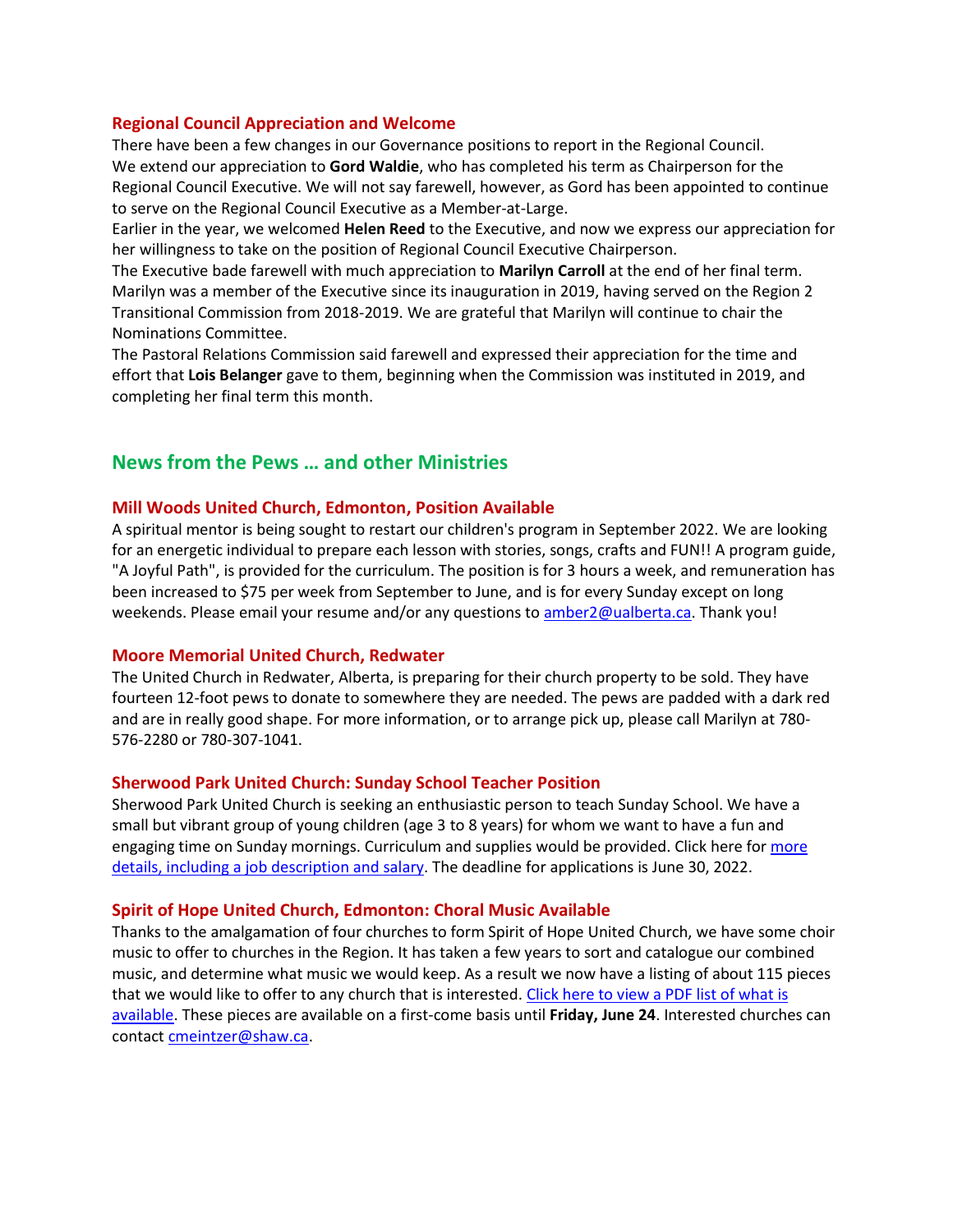#### **St. Andrew's United Church, Edmonton: Concerts and Music Camp**

**Big Drum Summer Music Camp**: Do you know any budding musicians? If so, pass this on! St. Andrew's is collaborating with Edmonton percussionist, Darren Salyn, to put on two weeks of music camp for kids from Grade 5 through High School. The camps run fro[m July 18-22](https://www.eventbrite.ca/e/big-drum-summer-camp-tickets-348382339957) and [July 25-29.](https://www.eventbrite.ca/e/big-drum-summer-music-camp-tickets-349890350457) Click on the date links for program and registration information.

**Curbside Concerts Return**: St. Andrew's had such a good response to their Friday night summer concert series last year that they're doing it again. The series begins June 24, at 7:00 p.m. wit[h Ben Sures.](https://www.bensures.com/) They've got some returning artists and some new faces as well. The format remains "pay-what-youwill", and you can click here to [reserve a spot for Ben.](https://www.eventbrite.ca/e/ben-sures-in-concert-tickets-349915184737)

## **Featured News …**

#### **Healing the Healers: The Art of Living and Dying**

You are invited to join an information session, this evening, June 14, at 7:00 p.m. (MDT). The session is hosted by Sacred Art of Living, to introduce you to *Healing the Healers*, a four-part internationally acclaimed series of experiential workshops to explore the four essential elements of emotional-spiritual wellbeing: Meaning, Forgiveness, Relatedness and Hope. This virtual introduction is offered to all people who are interested, both Ministry Personnel and Laypersons. The intention of the program is to enhance people's ability to go deeper in conversation with others of their Communities of Faith. The first workshop will be held August 12-13. There is no charge for the information evening, and costs of the workshop series will be reduced, based on the levels of participation. Please click here for workshop [information.](https://northernspiritrc.ca/wp-content/uploads/2022/05/ALD-Intro.pdf) And use this link to join tonight's Zoom Meeting: [https://us02web.zoom.us/j/87662165478](https://can01.safelinks.protection.outlook.com/?url=https%3A%2F%2Fwww.google.com%2Furl%3Fq%3Dhttps%253A%252F%252Fus02web.zoom.us%252Fj%252F87662165478%26sa%3DD%26ust%3D1654982481197000%26usg%3DAOvVaw1d_LZsGOQ0G-eljQpLlaYX&data=05%7C01%7Ckjackson%40united-church.ca%7Cec9a6f84401d4b5ec92108da48c70b4e%7Ccf18b5a826784011931215f0f7157574%7C0%7C0%7C637902317002210050%7CUnknown%7CTWFpbGZsb3d8eyJWIjoiMC4wLjAwMDAiLCJQIjoiV2luMzIiLCJBTiI6Ik1haWwiLCJXVCI6Mn0%3D%7C3000%7C%7C%7C&sdata=8xAyigqrjCVLb188HfqfAhvlLSX%2F8NtezuO0T1UM3d4%3D&reserved=0) (Meeting ID: 876 6216 5478).

#### *Small Town, Big Impact***: New Affirming Video Series**

Here we are in Pride Month! Alberta-based and United Church-based Affirming Connections offers us a great way to engage a gift that many of our ministries carry: the impact of being and becoming Two Spirit and LGBTQIA+ Affirming in a small town, village, reserve, or remote community. Affirming Connections and its generous supporters have made this resource freely available. Think about how you can use this in your own ministry setting, this month or in the fall. Please have a look at the video series [here.](https://youtube.com/playlist?list=PLcdG1eb0esknQ_rA49b1ZHvRW0NiPw_gJ)

#### **Honouring Indigenous Peoples' Month: Resources**

June is Indigenous Peoples Month. Please visit our Regional Council web site for some [important](https://northernspiritrc.ca/indigenous-peoples-month-resources-and-events/)  [resources and reminders.](https://northernspiritrc.ca/indigenous-peoples-month-resources-and-events/) Please have a look for local options you can engage and support through public signage, donations, practical assistance, and your respectful ministry of presence. Large and small, public and private, our support as the church matters, On Indigenous Day of Prayer, June 19, on Indigenous Peoples' Day, June 21, and on the upcoming Orange Shirt Day, September 30. Get to know your Indigenous neighbours. Discern with them how to be supportive and fully present.

#### **Solidarity Letters Requested for LGBTQIA-Affirming Korean Methodist Minister**

In 2020, the Rev. Lee Dong-hwan of the Korean Methodist Church accepted an invitation to bless the crowd at the Incheon Pride Festival. As a result, on October 15, 2020, the church stripped him of his ability to practice as a Minister for two years. His appeal of that decision was finally begun on June 13, 2022. The United Church of Canada has many connections to Korea and to Korean Christians through